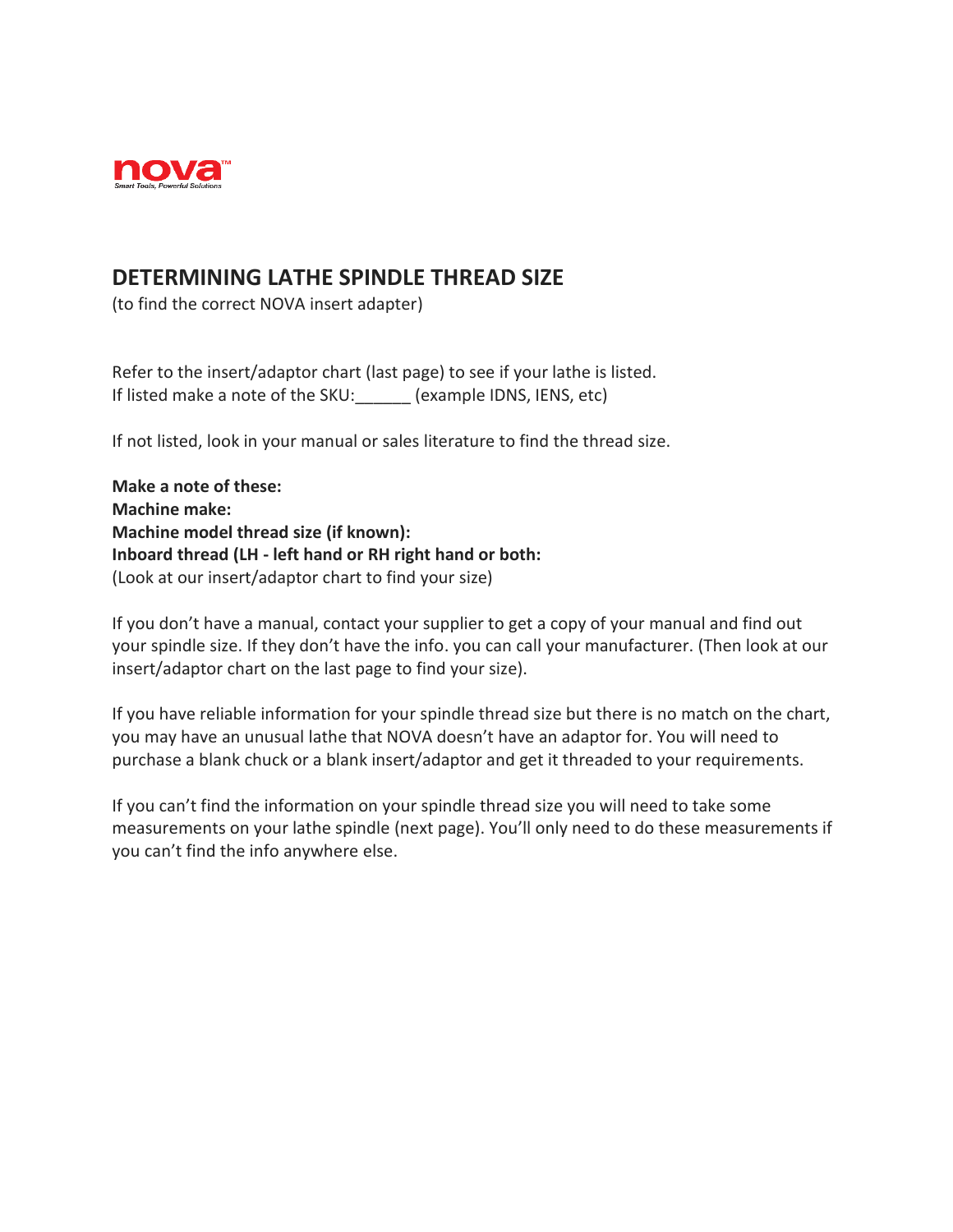



## **TAKE THESE MEASUREMENTS:**

- **1.** Outside diameter of thread:
- **2.** Pitch of thread:
- **3.** Length of thread:
- **4.** Register diameter:
- **5.** Register length:

## **Caution:**

Ensure that the thread on the adapter and lathe spindle has the exact same pitch and standard. Even if the thread size is the same there are different standards of threads, e.g. UNC/UNF and BSW. If mismatching standard threads are used it may cause damage to both lathe and chuck therefore you will have to know the thread of the spindle accurately.

## **Quickly distinguish between Unified (UNC or UNF) and British (BSF or BSW) standards:**

FLAT TOP = 60° angle (UNC, UNF, Metric threads) **VS.** ROUND TOP = 55° angle: BSW, BSF,



Figure 1: Unified Standard

Whitworth